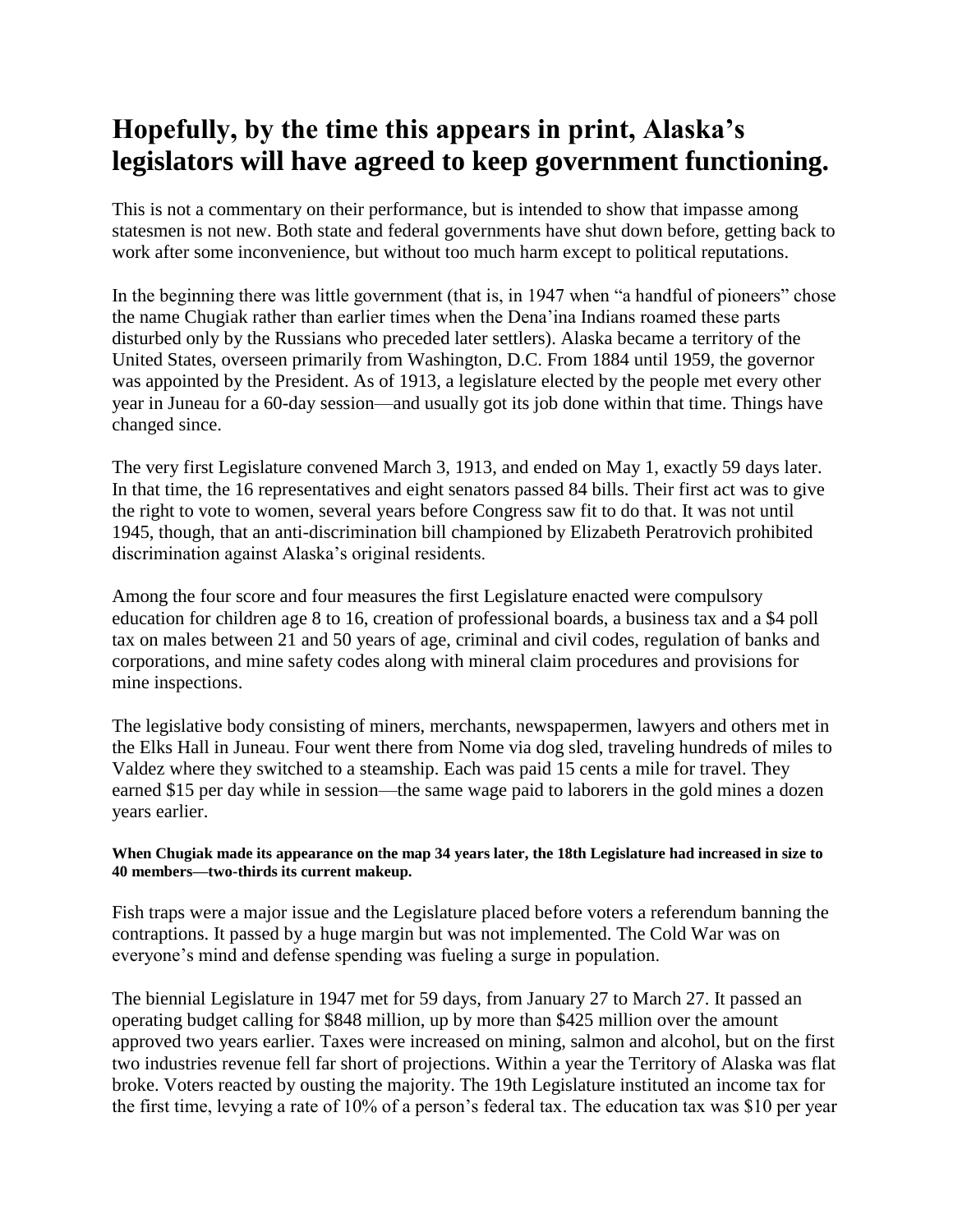levied on each employed person collected by each employer. Yes, if you worked for more than one employer, each deducted \$10, with no rebate.

Chugiak-Eagle River residents were very active in efforts to gain services for the new settlement. They arranged for a do-it-yourself fire department and saw the need for a school. A territorial school for grades 1-8 finally opened in 1951. Darlene (Stockhausen) Halverson, whose family was among the early settlers, was one of the first students. In her book, "The Chosen Place," she recounts the day when the school bus pulled up that first morning. For three years she had ridden the bus driven to Anchorage by a driver named George, but now it was [Paul Swanson.](https://www.echoak.com/2016/12/chugiak-postmaster-paul-swanson-remembered/) He would be taking her, her sister, and neighbors to the brand-new building in Chugiak.

It would be another three years of asking territorial officials for help in meeting public needs before Gov. B. Frank Heintzleman was inveigled into coming as guest of honor at the Chugiak Spring Carnival. That event brought more attention to Chugiak and led to more requests for a library and a secondary school. After eighth grade, students were still being bussed to Anchorage. It was a long, arduous and dangerous trip over the unpaved road. Eagle River Hill was treacherous, the log bridge crossing the river only inches above the water and the grade much steeper than today. At one time, 13 white crosses dotted the highway shoulder to mark lives lost on the hill.

Statehood was finally achieved in 1958 when Congress passed the [Alaska Statehood Act,](https://www.echoak.com/2017/06/alaska-statehood/) adding the 49th star to Old Glory.

**That allowed Alaskans to elect their own governor. It also provided more local control over affairs. Even so, Chugiak-Eagle River had too small a population to elect a local person to the Legislature.**

They did, however, come to play a role in gaining district representation which divided the atlarge Anchorage district.

Residents were becoming even more politically savvy. All 26 local civic and social organizations joined to form [Operation Chugiak High School.](https://www.echoak.com/2017/02/27-groups-gain-high-school/) They went to Juneau and convinced the Legislature to appropriate money for a high school. It opened in the fall of 1964, a small building designed for 400 students. In no time it became overcrowded and has been added onto many times. A second high school has since opened in Eagle River.

Passage of the Mandatory Borough Act brought local government to the area. The Greater Anchorage Area Borough was one of seven dictated by the state, its boundaries extending from Portage on the Seward Highway to Goat Creek on the Palmer Highway. Half of the land area lies north of the Eagle River watershed.

Local voters elected Eagle River businessman [Glenn Briggs](https://www.echoak.com/2016/11/glenn-briggs-community-benefactor/) as their first Borough Assembly member. Friction between the five Anchorage City Council members and their colleagues from the 30 rural precincts resulted in a call to unify city and borough governments. [Ed Willis,](https://www.echoak.com/2016/11/ed-willis-early-chugiak-eagle-river-leader/) who had led the successful fight to gain Chugiak High School, was elected to succeed Briggs, who favored consolidation of borough and city governments. Constituents almost unanimously opposed unification, fearing high taxes and imposed regulations.